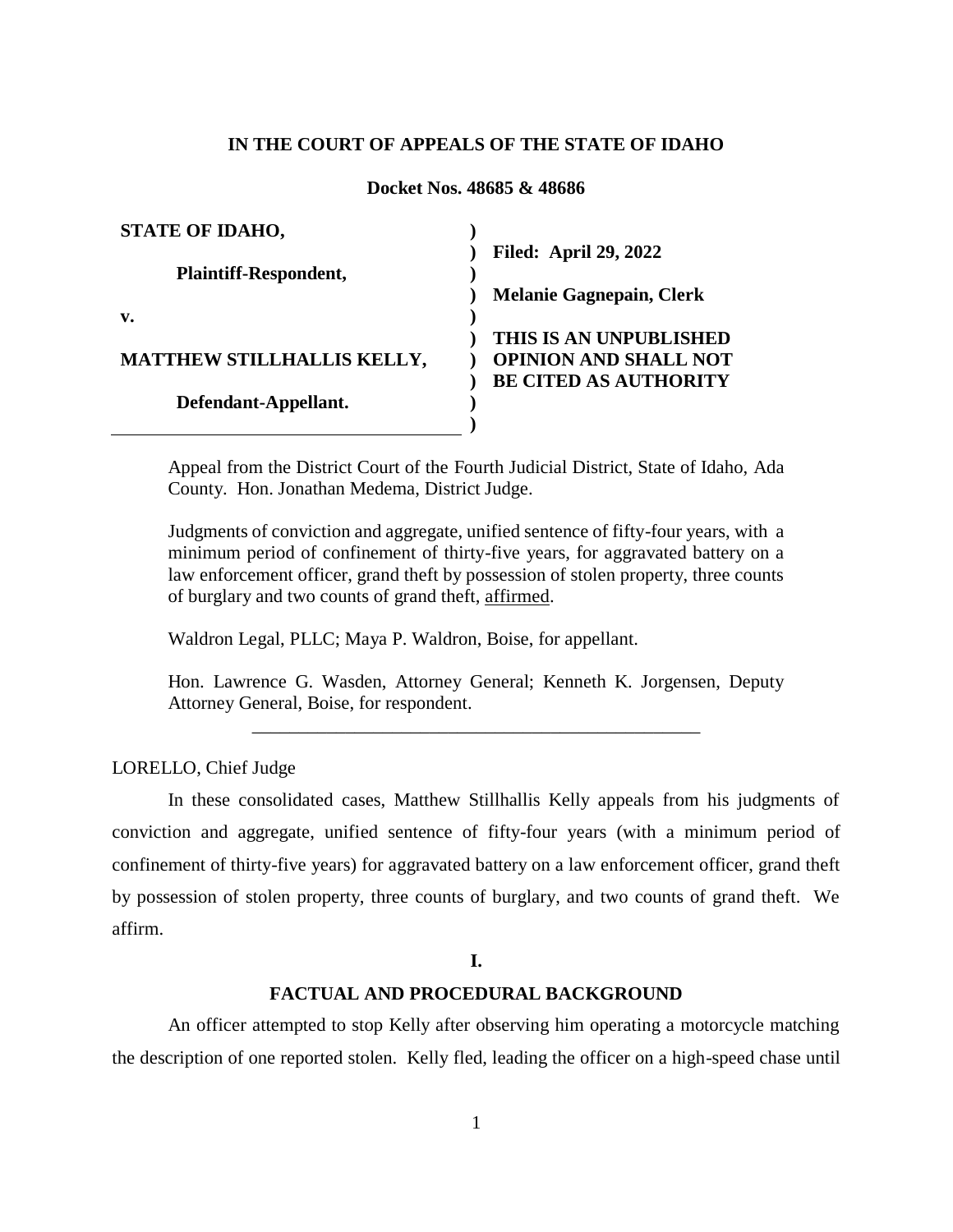the motorcycle's engine failed. After abandoning the motorcycle to flee on foot through a golf course during a youth golf tournament, Kelly pulled a handgun from his backpack and initiated an exchange of fire with the officer who was pursuing him in a patrol vehicle. Kelly shot the officer twice. Kelly, who was not hit during the exchange of gunfire, escaped the wounded officer and hid in a nearby cornfield. Kelly eventually surrendered to the officers who were searching for him. Subsequent investigation revealed that Kelly (with the aid of his father) had executed a string of thefts and burglaries over the preceding eight months--progressing from victimizing large retailers to burglarizing residential outbuildings and then homes, including occupied homes.

In Docket No. 48685, the State charged Kelly with aggravated battery on a law enforcement officer, grand theft by possession of stolen property, felony eluding a peace officer, and a sentencing enhancement for using a firearm or deadly weapon during the commission of a crime. In Docket No. 48686, the State charged Kelly with possession of a controlled substance, two counts of malicious injury to property, ten counts of grand theft, eighteen counts of burglary, and a sentencing enhancement for use of a firearm during the commission of a crime. The charges in Docket No. 48686 were based on Kelly's months-long string of thefts and burglaries. In total, Kelly was charged with more than thirty felonies, one misdemeanor, and two firearm sentencing enhancements. Pursuant to a global plea agreement, Kelly pled guilty to aggravated battery on a law enforcement officer (I.C. § 18-915(1)) and grand theft by possession of stolen property (I.C. §§ 18-2403(4), -2407(1)) in Docket No. 48685. In Docket No. 48686, Kelly pled guilty to two counts of burglary (I.C. § 18-1401) and three counts of grand theft (I.C. §§ 18-2403(1)-2407(1)(b)). In exchange for Kelly's pleas, the State agreed to dismiss the other charges. During the presentence investigation, Kelly indicated that he committed the crimes both to support his drug use and because he enjoyed the "rush" of stealing. The district court sentenced Kelly to an aggregate, unified term of fifty-four years, with a minimum period of confinement of thirty-five years. Kelly appeals.

#### **II.**

### **STANDARD OF REVIEW**

Appellate review of a sentence is based on an abuse of discretion standard. *State v. Burdett*, 134 Idaho 271, 276, 1 P.3d 299, 304 (Ct. App. 2000). When a trial court's discretionary decision is reviewed on appeal, the appellate court conducts a multi-tiered inquiry to determine whether the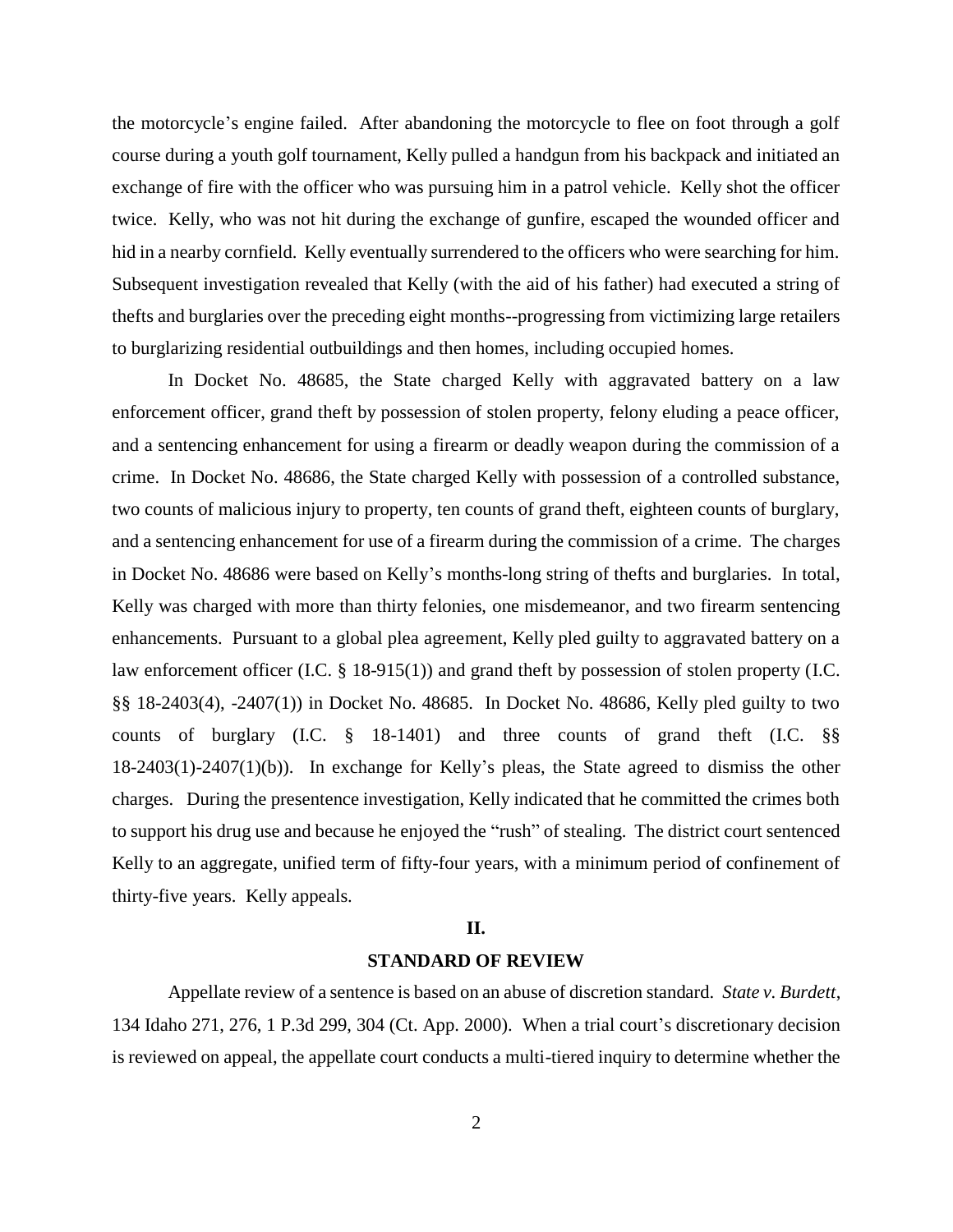lower court: (1) correctly perceived the issue as one of discretion; (2) acted within the boundaries of such discretion; (3) acted consistently with any legal standards applicable to the specific choices before it; and (4) reached its decision by an exercise of reason. *State v. Herrera*, 164 Idaho 261, 270, 429 P.3d 149, 158 (2018).

# **III.**

### **ANALYSIS**

Kelly argues that his sentence is excessive and that the district court relied upon clearly erroneous factual findings in imposing sentence while "largely ignoring" certain mitigating factors and improperly applying the goal of punishment. The State responds that the record supports the district court's factual findings and that Kelly failed to establish that his sentence is otherwise excessive. We hold that Kelly has failed to show the district court abused its sentencing discretion.

### **A. Factual Findings**

Kelly contends that the district court relied upon two clearly erroneous factual findings in fashioning his sentence. To be clearly erroneous, factual findings must lack the support of substantial, competent evidence. *State v. Bodenbach*, 165 Idaho 577, 592, 448 P.3d 1005, 1020 (2019). Kelly asserts that the district court incorrectly found that he "had a plan to shoot, and had practiced shooting, law enforcement" and that he "had a value system that did not, and likely never could, value human life." We reject both of these arguments.

During Kelly's sentencing hearing, the district court noted that his statements to law enforcement and his skill with a firearm made it "apparent" he had "thought about using a firearm to evade going to jail or prison." In support of this determination, the district court first observed that Kelly was "good with a firearm," which suggested he "put some training into using one in the past" and "some thought into what would happen if" confronted by police. That Kelly "handled [his] firearm capably in an extremely stressful situation" and was "able to hit the police car" with a handgun after exchanging fire with an officer while fleeing on foot, combined with his admission that he and his father "always had a plan" that Kelly's "father would come rescue" Kelly if he was about to be caught, indicated to the district court that he planned and prepared to use a firearm against police if they tried to apprehend him.

Kelly asserts that his facility with a firearm and statements to the presentence investigator cannot support a finding that Kelly planned and practiced shooting law enforcement. Kelly asserts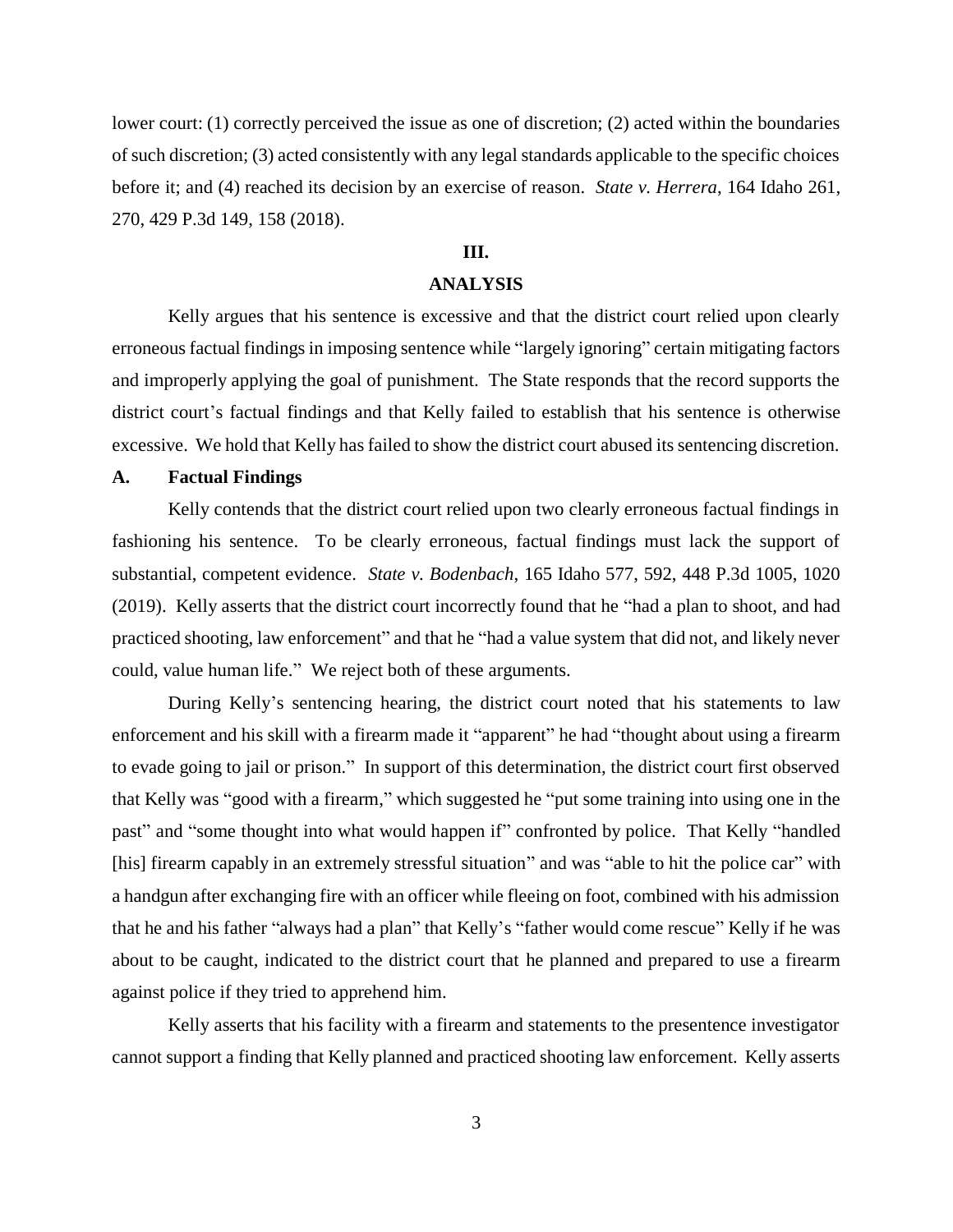that his history as a "gun owner and hunter" explains his skill with firearms. Additionally, Kelly notes that the presentence investigator "said nothing about planning to shoot law enforcement" or "about *practicing* shooting law enforcement." Rather, the presentence investigator indicated that "if [Kelly] was ever about to be caught, the plan was for [him] to run," and Kelly's father would aid in the escape. Thus, Kelly contends that the district court's "factual findings" regarding whether he planned and practiced to shoot law enforcement to avoid apprehension are conjecture. We are not persuaded.

Initially, we note that Kelly overstates the district court's comments regarding Kelly's preparation to use a firearm against officers. Kelly characterizes the district court's comments as constituting a finding that he "had practiced shooting law enforcement," which could be read as suggesting that Kelly in fact did, or somehow simulated, shooting at officers in the past. As described above, the district court indicated that Kelly had "put some training" into using a firearm and thought about what would happen if confronted by police. These comments cannot be fairly construed as suggesting Kelly had "practiced shooting law enforcement" as he suggests. Rather, reasonably construed, the district court's comments express a belief that Kelly had trained with a firearm and mentally prepared to use it against officers if necessary.

Moreover, Kelly's arguments regarding his alleged prior experience as a "hunter and gun owner" do not explain the firearm skill he demonstrated while fleeing police. During the proceedings below, Kelly claimed familiarity with shotguns and long rifles--not handguns like the one he used to shoot an officer. It is unclear how this experience trained Kelly to use the "'legitimate' shooter's stance" that indicated "a degree of training," or to employ his backpack as a stabilizer to improve his firing position as described by the officer Kelly shot. Nor does Kelly explain how his purported experience hunting *wildlife* would prepare him to shoot *an officer* or hit a patrol vehicle at a distance exceeding two hundred feet while fleeing police when, as he claims, he had not slept for four days, was under the influence of methamphetamine, and feared being killed.

Kelly's interpretation of the statements he made to the presentence investigator fail to account for other evidence in the record indicating a preexisting intention to use deadly force to avoid apprehension if necessary. Although the presentence investigator did not indicate that Kelly expressed an overt, calculated intention to shoot officers, Kelly did reveal that he planned to "run"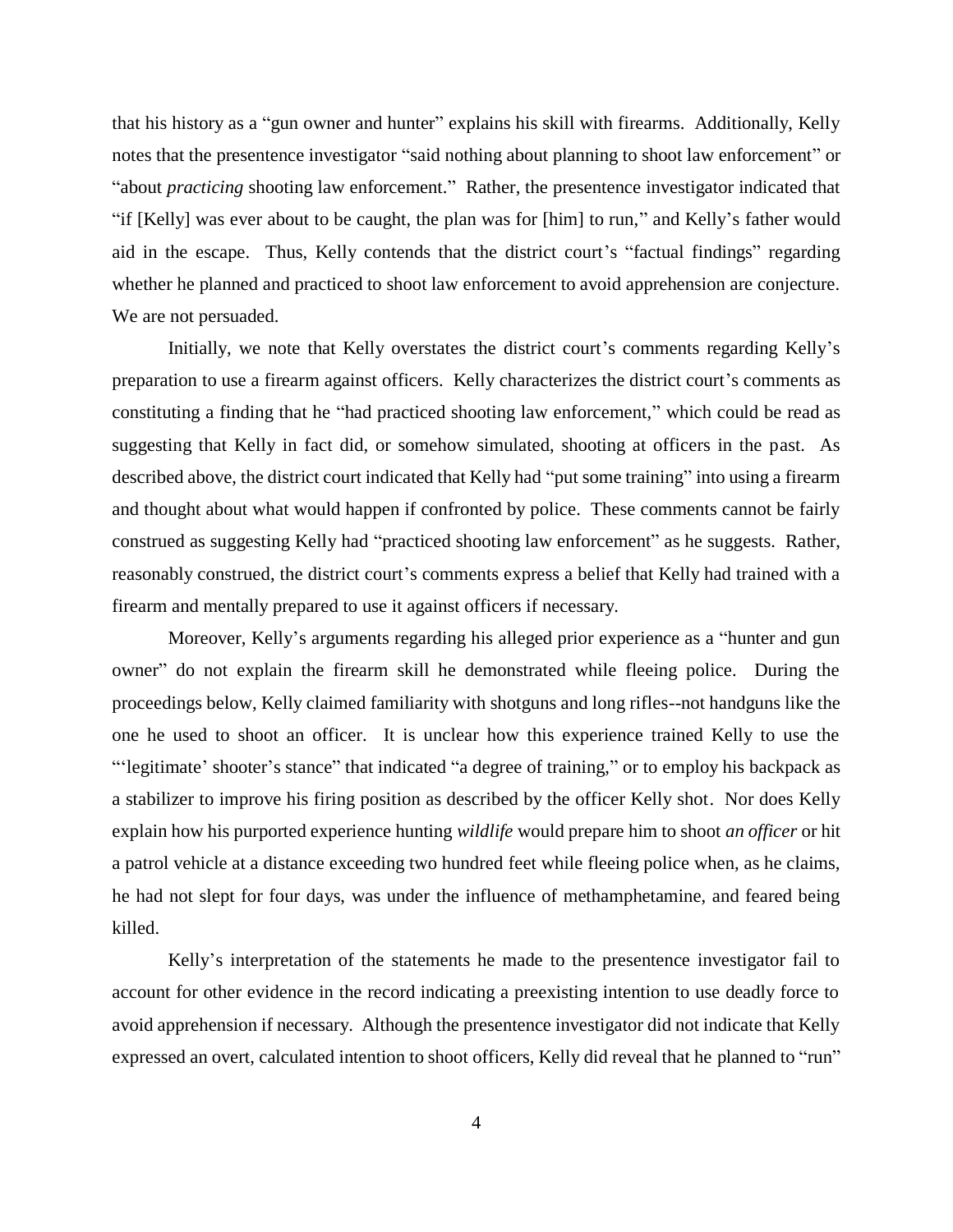if he was "about to be caught" and that his father would aid Kelly's escape. Moreover, Kelly failed to explain, either before the district court or on appeal, why he had two *loaded* handguns on his person when he stole the motorcycle if he had not already resolved to use them to avoid apprehension if necessary. Considering Kelly's decision to carry loaded firearms, his apparent skill when using the weapons against an officer in high-stress circumstances and his stated intention to run from law enforcement, a reasonable factfinder could determine that Kelly planned and prepared to use whatever force necessary (including shooting and potentially killing officers) to avoid apprehension.

Kelly's argument that the district court clearly erred by finding that he "had a value system that did not, and likely never could, value human life" is similarly unavailing. When assessing whether Kelly's willingness to kill an officer to avoid apprehension was "the product of some limited circumstance" or just "who [Kelly is]," the district court determined that neither his mental health issues<sup>1</sup> nor his substance abuse explained his decision to shoot an officer. In support of this determination, the district court observed that, despite developing his mental health issues in early childhood, Kelly had been a "law-abiding person" for much of his life. The district court further noted that it interacted with "a significant number of people . . . who use illegal drugs" and "lots of them don't want to go to jail when the lights come on in the police car behind them." The district court further commented that "the vast majority of [people] don't . . . put everyone else at risk by running from the police . . . onto [a] golf course in the middle of a junior golf tournament . . . and they don't . . . try to shoot the police officer who is trying to take them to jail." Thus, the district court determined that neither Kelly's mental health nor drug use explained his decisions.

Instead, the district court considered Kelly's "value system," which "sets limits on what we are willing to do," as providing greater insight into Kelly's decision making. On this subject, the district court observed:

[I]n my judgment, we all have a value system that I think is formed very early in our growth as humans, sometime in the early part of childhood, and that value system sets limits on things that we're willing to do. . . . [T]here is, I think for

 $\overline{a}$ 

<sup>1</sup> A forensic psychologist retained to provide a report to the district court regarding Kelly's mental condition indicated he suffers from Post-Traumatic Stress Disorder, Attention Deficit Disorder, and "some cognitive impairments."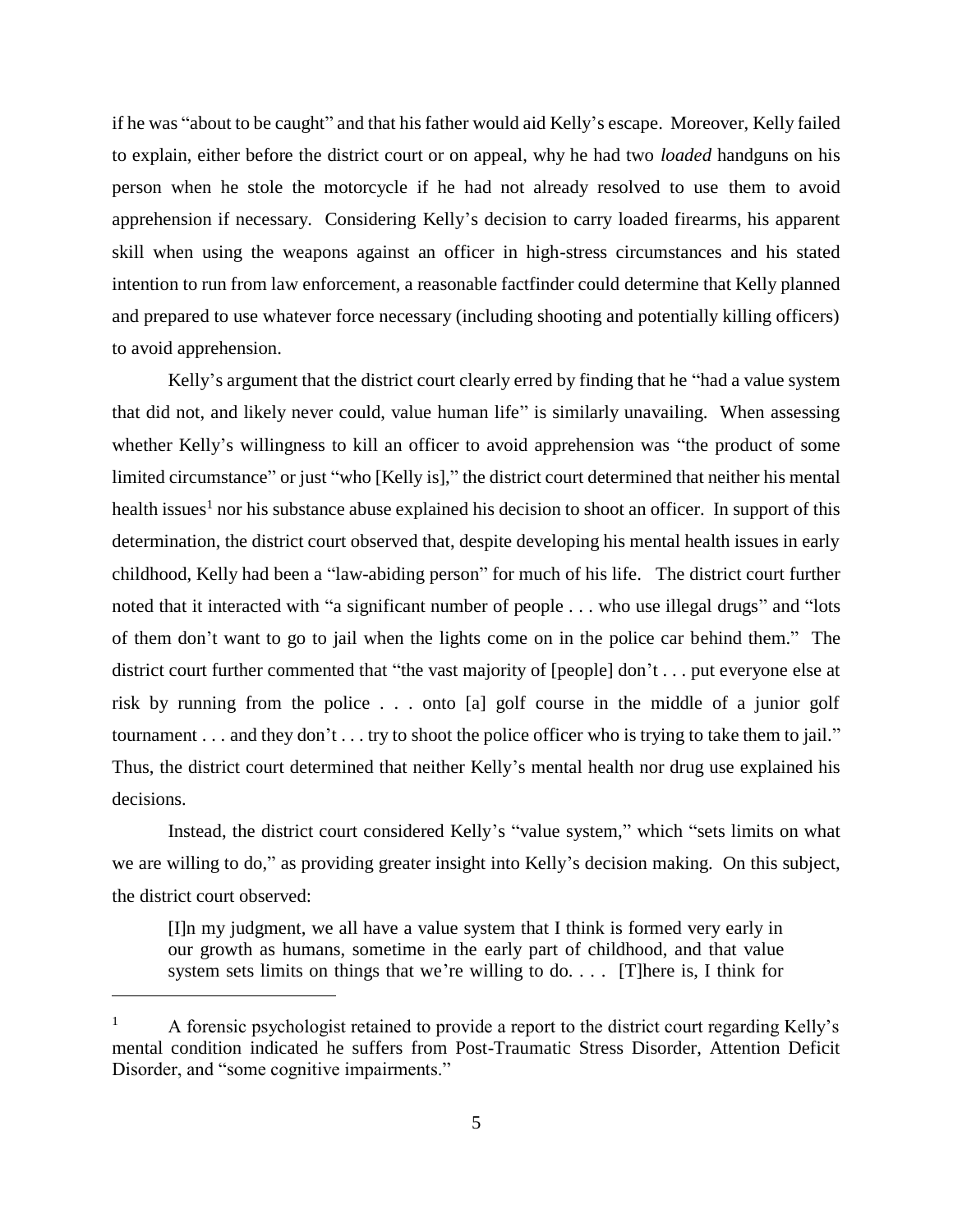everyone, simply a core of acts that there are no circumstances under which [they would] be willing to commit them, and what [Kelly has] done here, tells me that [he's of] a different character than the vast majority of people.

[Kelly was] willing to kill another human being because [Kelly] didn't want to go to prison.

Despite acknowledging Kelly's youth and that young people can change, the district court indicated that such change was "harder than most people expect" and that it was unsure "what the Department of Correction would need" to help Kelly "develop values about the dignity and life" of human beings other than his friends and family. Consequently, the district court lacked confidence in Kelly's rehabilitative potential and needed to "protect the community from the risk that [he] might do something similar to this again."

Kelly contends that the district court "filtered the evidence in this case through its own personal world view" to reach the erroneous inference that he "did not, and likely never could, value human life." We disagree. The record indicates that Kelly executed a string of thefts, burglaries and home invasions spanning approximately eight-months, at least in part, because he enjoyed the "rush" and "thrill" it provided. When it appeared Kelly was about to be apprehended, he fled on a motorcycle and then on foot through a golf course during a youth golf tournament where he initiated an exchange of gunfire with police. As discussed above, the district court reasonably determined that Kelly's decision to shoot an officer was neither spontaneous, thoughtless, nor an aberration. Thus, the district court reasonably determined that Kelly has "a value system that makes [him] dangerous to . . . society."

Moreover, Kelly overstates the district court's comments by asserting that it found "he was so depraved that [the Department of Correction] can do nothing for him." More than once during the sentencing hearing, the district court expressed "hope" that Kelly could "change" but was *unsure* what the Department could do to inculcate in him a respect for the lives of those other than his family or friends. Nor does the record indicate, as Kelly contends, that the district court determined he "had a nearly-immutable value system . . . [he] could do little to change." To the contrary, the district court expressly noted that Kelly's sentence could not result in him remaining in custody for the rest of his expected life span even if the Department "determines that [he has not] changed and [he is] not an appropriate risk to be released into the community." In sum,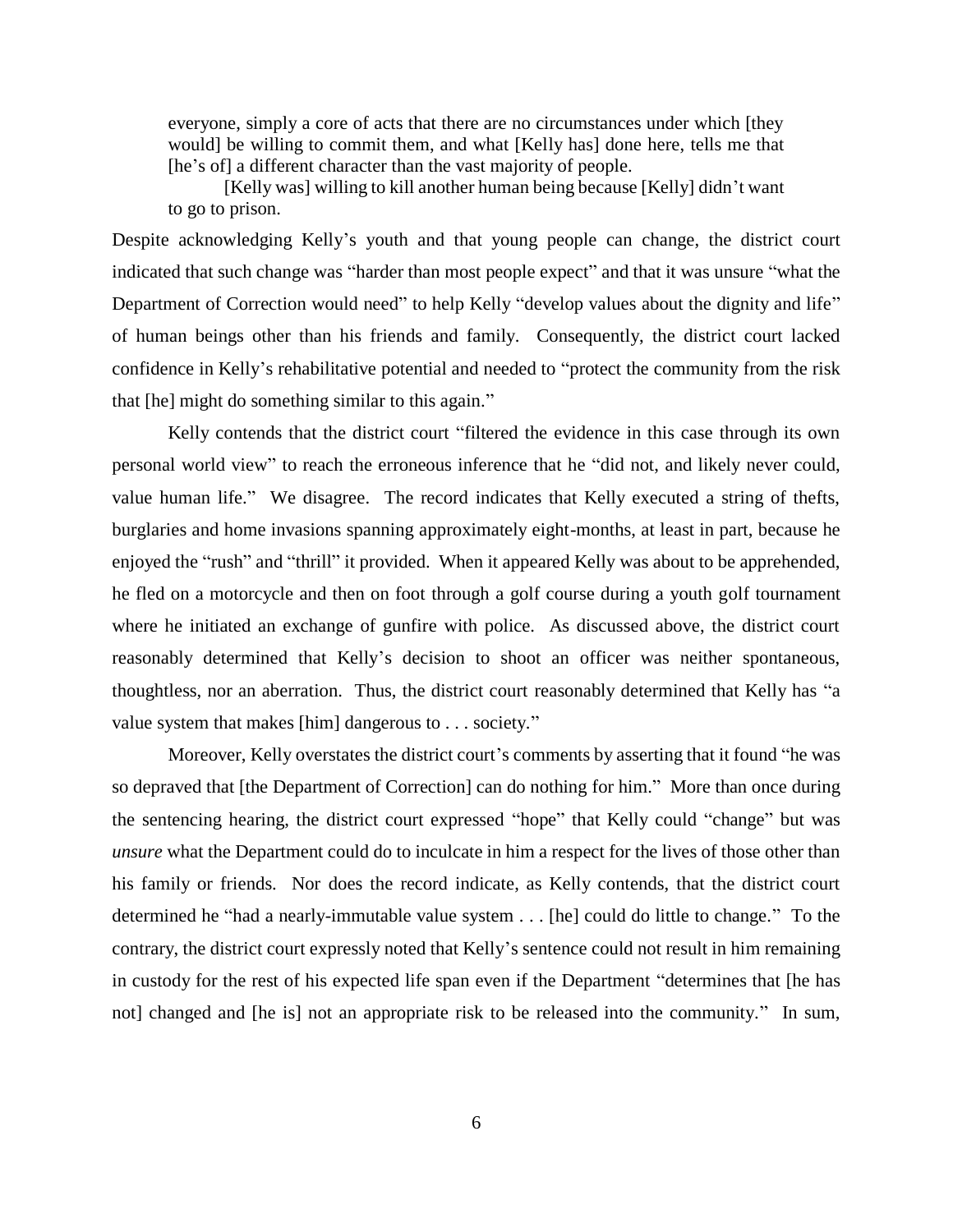although Kelly disagrees with the district court's evaluation of his rehabilitative potential, the record does not show that the district court found him to be beyond rehabilitation.

### **B. Sentence Review**

Kelly also argues that the district court "failed to give proper weight to the mitigating factors in this case," including his limited criminal history, "young age, mental health concerns, adolescent brain, and drug use," and by improperly considering the goals of sentencing. According to Kelly, these errors caused the district court to overlook his rehabilitative potential and overestimate the sanction that would appropriately serve other goals of punishment. These arguments are unpersuasive.

Where a sentence is not illegal, the appellant has the burden to show that it is unreasonable and, thus, a clear abuse of discretion. *State v. Brown*, 121 Idaho 385, 393, 825 P.2d 482, 490 (1992). A sentence may represent such an abuse of discretion if it is shown to be unreasonable upon the facts of the case. *State v. Nice*, 103 Idaho 89, 90, 645 P.2d 323, 324 (1982). A sentence of confinement is reasonable if it appears at the time of sentencing that confinement is necessary to accomplish the primary objective of protecting society and to achieve any or all of the related goals of deterrence, rehabilitation, or retribution applicable to a given case. *State v. Toohill*, 103 Idaho 565, 568, 650 P.2d 707, 710 (Ct. App. 1982). Where an appellant contends that the sentencing court imposed an excessively harsh sentence, we conduct an independent review of the record, having regard for the nature of the offense, the character of the offender, and the protection of the public interest. *State v. Reinke*, 103 Idaho 771, 772, 653 P.2d 1183, 1184 (Ct. App. 1982). When reviewing the length of a sentence, we consider the defendant's entire sentence. *State v*. *Oliver*, 144 Idaho 722, 726, 170 P.3d 387, 391 (2007).

The record belies Kelly's contention that the district court "largely ignored mitigating factors." At sentencing, the district court referenced Kelly's youth, mental health issues, and substance abuse. As previously stated, the district court discussed both Kelly's mental health and substance abuse issues in relation to his decision to commit crimes, concluding that neither issue explained his criminal conduct. At more than one point during the sentencing hearing, the district court also referenced Kelly's youth and that "young people can change." Although the district court did not expressly consider how Kelly's neurophysiological development affected his behavior, it discussed at length the mental health evaluation Kelly submitted that contained the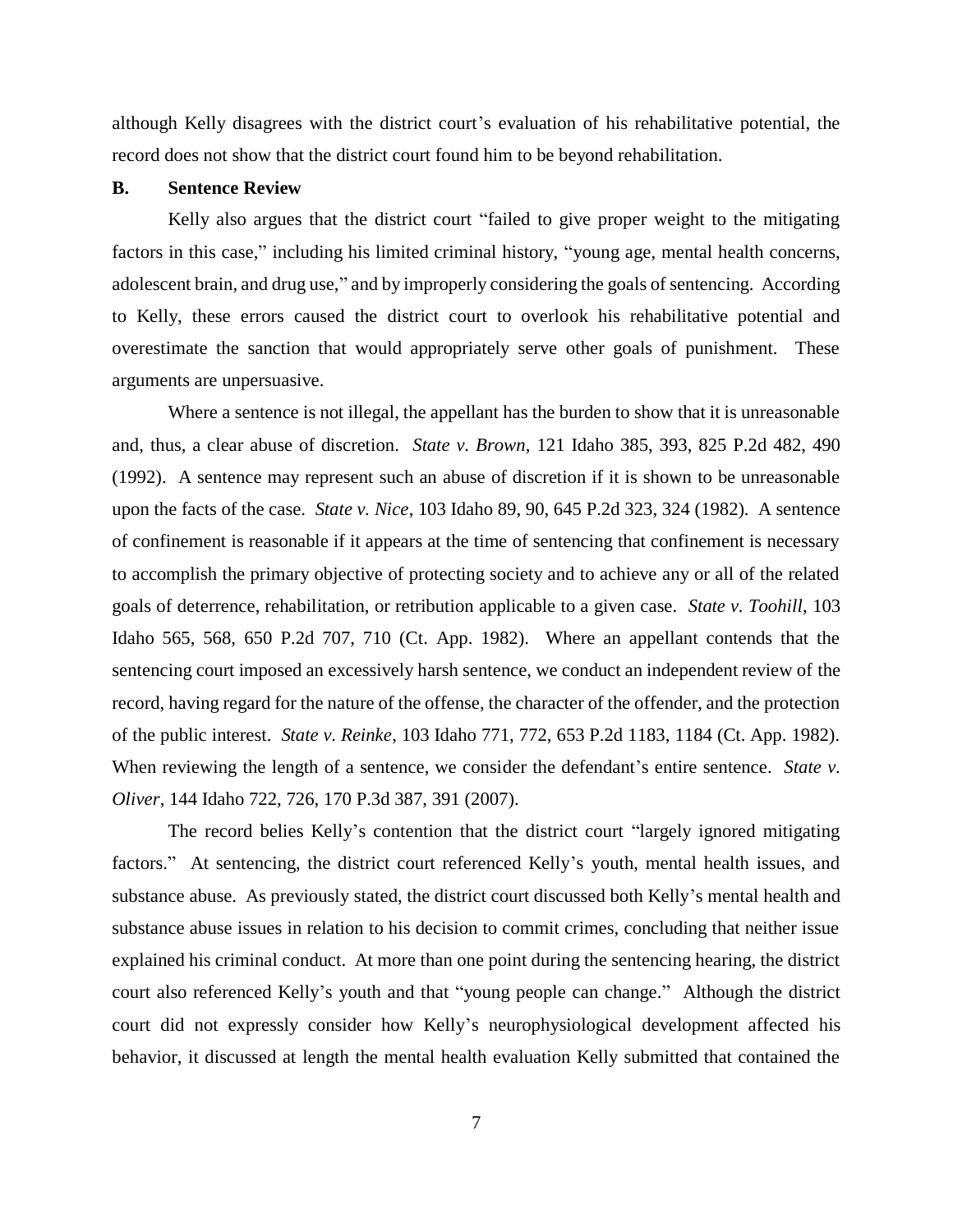references to his "adolescent brain" and purportedly low risk of recidivism. Specifically, the district court noted that the evaluation read "more like a legal argument than . . . a forensic evaluation by a psychiatrist or psychologist," which suggested the evaluator at the least had "an agenda as far as criminal justice reform as a broad matter" was concerned. For example, the assessment quotes United States Supreme Court case law examining the connection between brain function and criminal culpability, which the district court interpreted as advocacy of a particular legal position. The district court further noted that it reviewed "with some care" the section of the evaluation assessing Kelly's recidivism risk, observing that the evaluator did not describe "much about the instruments he's used" to develop his opinions or how "he scored those instruments." In light of these concerns, the district court afforded little weight to the evaluator's risk assessments.

Whether a particular factor is aggravating, mitigating, or both for purposes of sentencing is a factual question. *See Bodenbach*, 165 Idaho at 592, 448 P.3d at 1020. For instance, an offender's drug use can be an aggravator, mitigator, or both depending upon the circumstances. *Id.* The relative *weight* a factor should receive is a matter for the factfinder that is not susceptible to proof by either party. *State v. Sivak*, 105 Idaho 900, 905, 674 P.2d 396, 401 (1983). To the extent Kelly argues that factual errors by the district court tainted its consideration of aggravating and mitigating circumstances, his argument fails because he has not shown that the district court made an erroneous factual finding.

Kelly's arguments that the district court failed to properly consider the sentencing goals of deterrence and retribution are also unpersuasive. When imposing Kelly's sentences, the district court discussed each of the goals of sentencing under Idaho law. In discussing the goals of punishment and deterrence, the district court observed that it was "difficult to imagine a circumstance where someone would commit an aggravated battery on a law enforcement officer that would be worse than what [Kelly] did." On appeal, Kelly again overstates the district court's view, arguing that it characterized "the aggravated battery as the worst it could be" without becoming a murder case. Kelly attacks this strawman by contrasting his act of twice shooting the officer with a planned ambush of an officer or a shooting that "left the officer in a coma or paralyzed." That Kelly can invent hypothetical circumstances that he believes to be incrementally worse than his criminal conduct does not show that the district court abused its discretion when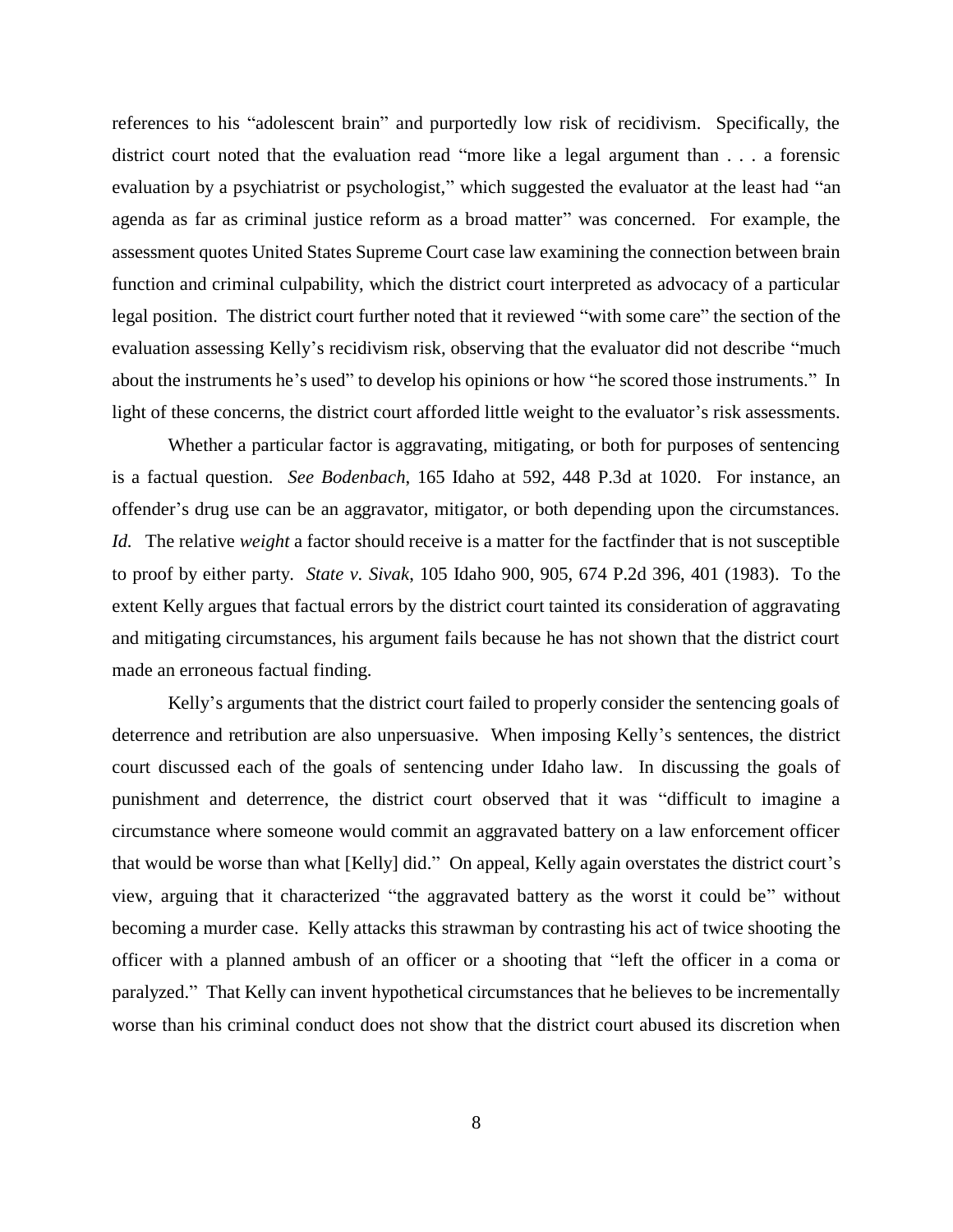imposing sentence for what it reasonably found to be a calculated decision to shoot at officers to avoid apprehension.

Regarding the goal of deterrence, Kelly asserts that comparisons the district court drew between this case and "recent social movements protesting police brutality" show that "apparent disapproval" of those movements "infected [the district court's] sentencing decision." A reasonable and fair reading of the record cannot sustain this argument. Although the district court referenced the "significant amount of national press attention to incidents involving violence between police and citizens" in the recent past, it then contrasted the simple noncompliance of those being arrested in such incidents with Kelly's willingness "to hurt others to avoid going to jail," which "makes [an officer's] job incredibly difficult and an incredibly dangerous one." As a result, the district court expressed a desire to "deter other people from doing similar things" by imposing a sentence on Kelly that would show others that "there are going to be significant consequences" for shooting an officer. Considered in this context, the district court's reference to violent interactions between police and citizens cannot, as Kelly claims, be reasonably interpreted as an indication that his sentence was intended to deter "constitutionally-protected activity of which the [district court] personally disapproved" in addition to violent, unlawful resistance to officers.

Although our standard of review of an excessive sentence claim requires an independent review of the record, having regard for the nature of the offense, the character of the offender and the protection of the public interest, we do not reweigh the evidence. *State v. Windom*, 150 Idaho 873, 879, 253 P.3d 310, 316 (2011). Rather, our role is to determine whether reasonable minds could reach the same conclusion as did the district court. *Id.*; *State v. Biggs*, 168 Idaho 112, 116, 480 P.3d 150, 154 (Ct. App. 2020). We reach that conclusion in this case. The district court identified the correct legal standards, recognized its discretionary authority to fashion Kelly's sentences, acted within the bounds of that discretion, and exercised reason when imposing sentence. Kelly has failed to show the district court abused its discretion or imposed excessive sentence.

# **IV.**

#### **CONCLUSION**